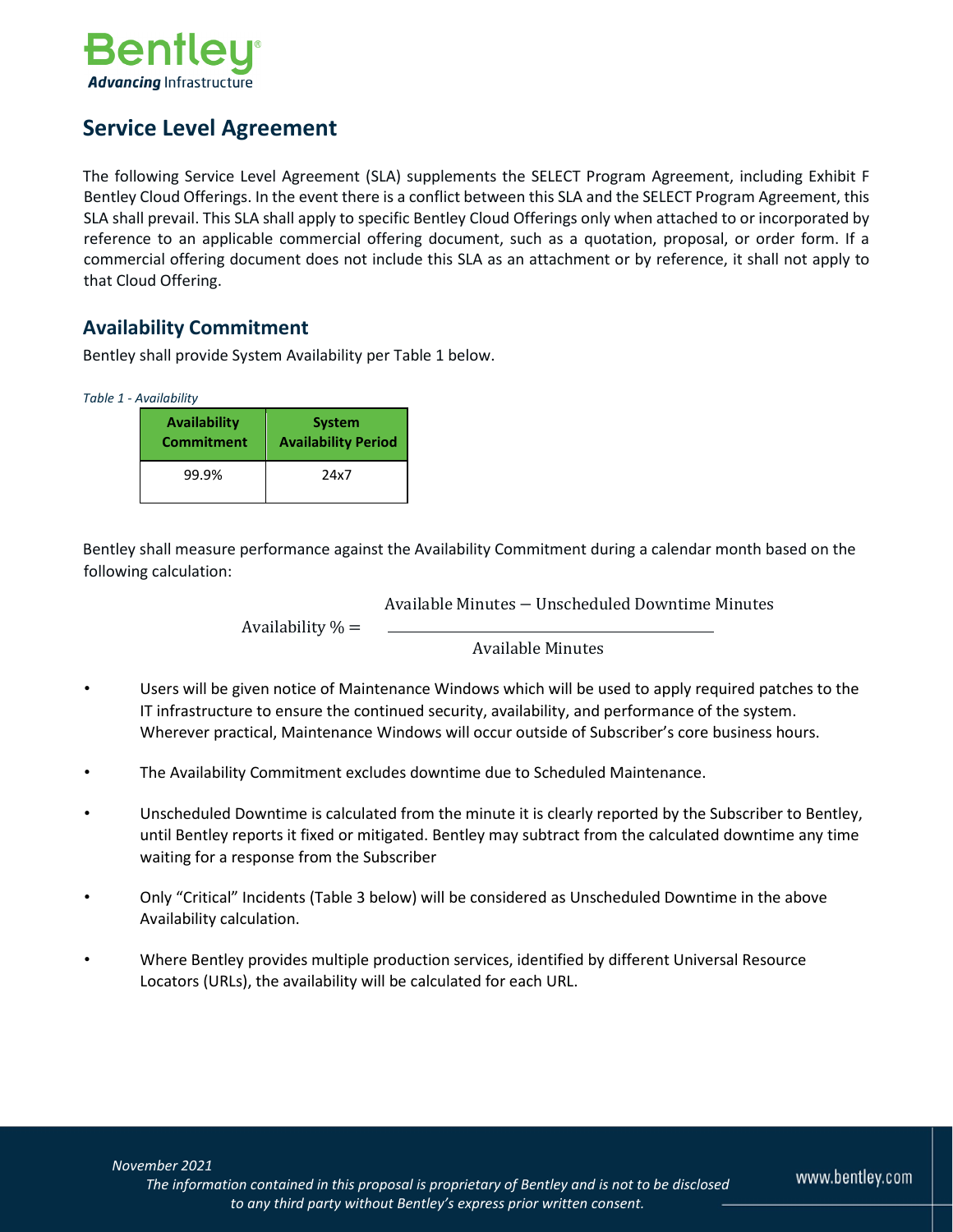

### **Remedies**

Bentley shall provide Subscriber remedies for any Bentley failure to meet the Availability Commitment during any single calendar month (the "Cover Period"). Upon the first instance per URL, Bentley shall make a good faith effort to understand the cause and make reasonable repairs to prevent the failure from occurring again. Upon any subsequent instance, in addition to the remedy set forth above, Bentley shall also provide a Service Credit to Subscriber as described in Table 2. If the Monthly Subscription covers multiple Fully Qualified Domain Names (FQDNs), the remedy will be based off a part of the Monthly Subscription proportional to the usage of that FQDN.

#### *Table 2 – Remedies*

| Availability     | <b>Service Credit</b>                           |
|------------------|-------------------------------------------------|
| $98 \% - 99.8\%$ | 2% of Monthly Subscription for affected Service |
| $95 \% - 97.9%$  | 4% of Monthly Subscription for affected Service |
| Below 95%        | 5% of Monthly Subscription for affected Service |

Bentley will apply any Service Credits only against future amounts due from Subscriber for Hosting Fees. Service Credits will not entitle Subscriber to any refund or payment from Bentley. Unless claimed within ninety (90) Days following the end of the Cover Period to which they correspond, all Service Credits are waived with respect to that period of service. Subscriber agrees that the Service Credits set forth herein are Subscriber's sole and exclusive remedy, and Bentley shall have no further liability, for any failure by Bentley to meet the Availability Commitment or System Availability Period.

In respect of all other claims, losses, or damages, whether arising from tort (including negligence), breach of contract, or otherwise under or in connection with this SLA, shall in no event exceed the applicable monthly subscription fees during which the event giving rise to the liability occurs.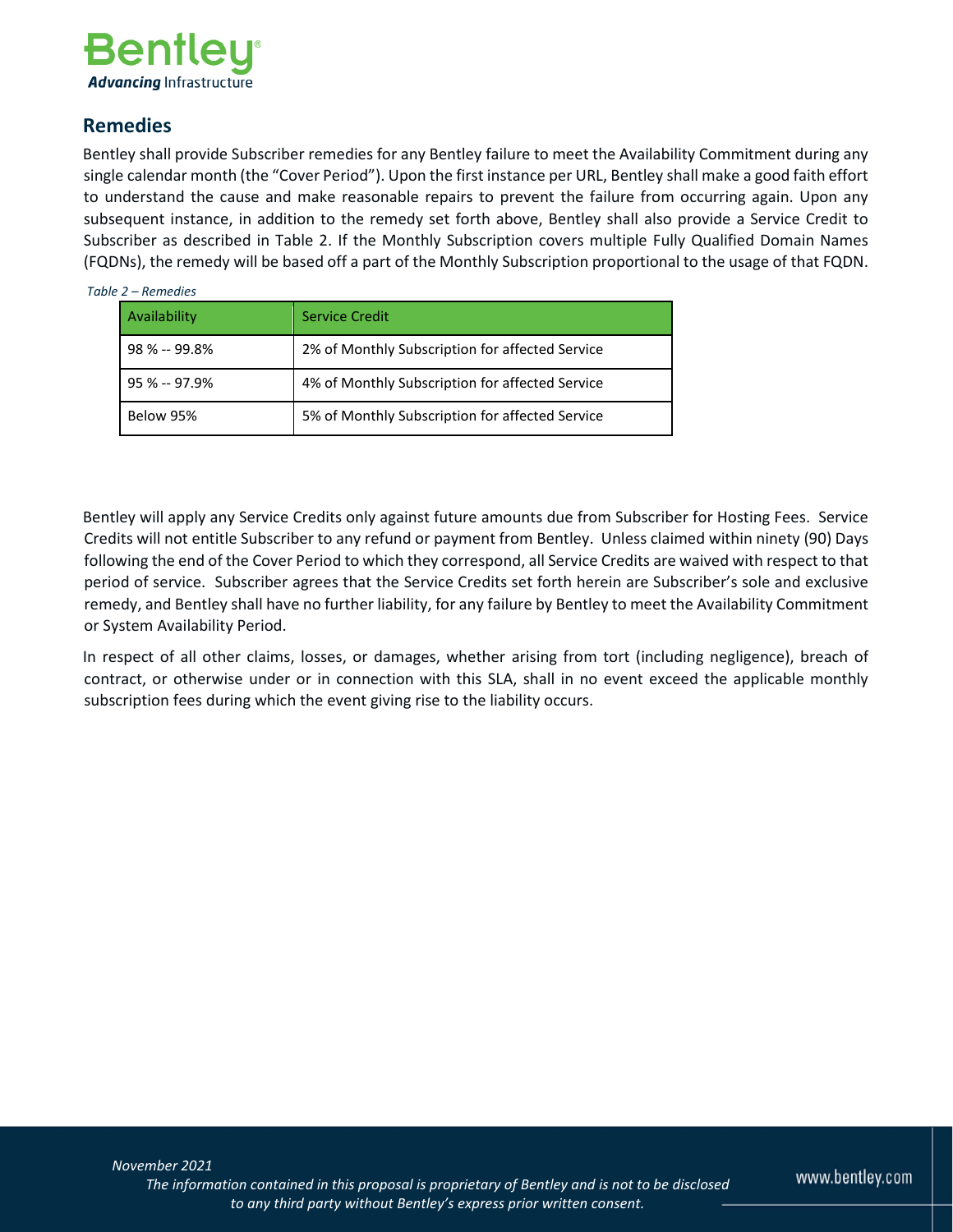

## **Support Objectives**

Bentley will, in consultation with the Subscriber, be responsible for classifying each reported, verifiable and reproducible incident per Table 3 and will use commercially reasonable efforts to resolve such incidents in accordance with the targets specified in Table 4.

| Table 3 – Priority Classification |                |                                                                                                                                                                                                                                               |                                                                                                                               |  |
|-----------------------------------|----------------|-----------------------------------------------------------------------------------------------------------------------------------------------------------------------------------------------------------------------------------------------|-------------------------------------------------------------------------------------------------------------------------------|--|
| <b>Name</b>                       | Classification | <b>Description</b>                                                                                                                                                                                                                            | Example                                                                                                                       |  |
| Priority 1<br>(P1)                | Critical       | System Down<br>A complete loss of cloud service – no user can<br>interact with the service                                                                                                                                                    | Users at multiple sites cannot access<br>the system and no workaround<br>exists.                                              |  |
| Priority 2<br>(P2)                | High           | Incident which impairs the users' ability to<br>maintain business operation causing a severe<br>degradation of service or resulting in some<br>important functionality being unavailable.<br>Operations can continue in a restricted fashion. | Users can access system however<br>there is material degradation of<br>functionality or performance                           |  |
| Priority 3<br>(P3)                | Medium         | Incident which causes a loss of some<br>important functionality.                                                                                                                                                                              | A service is not available causing<br>inconvenience, however, business<br>operations can continue without<br>major disruption |  |
| Priority 4<br>(P4)                | Low            | Incident which has little or no significant<br>impact on the business. Low impact & low<br>urgency.                                                                                                                                           | The behavior varies from user<br>expectations, but normal business<br>operations can continue.                                |  |

The provision of a workaround or temporary fix will lower the Priority of an incident to reflect the residual impact.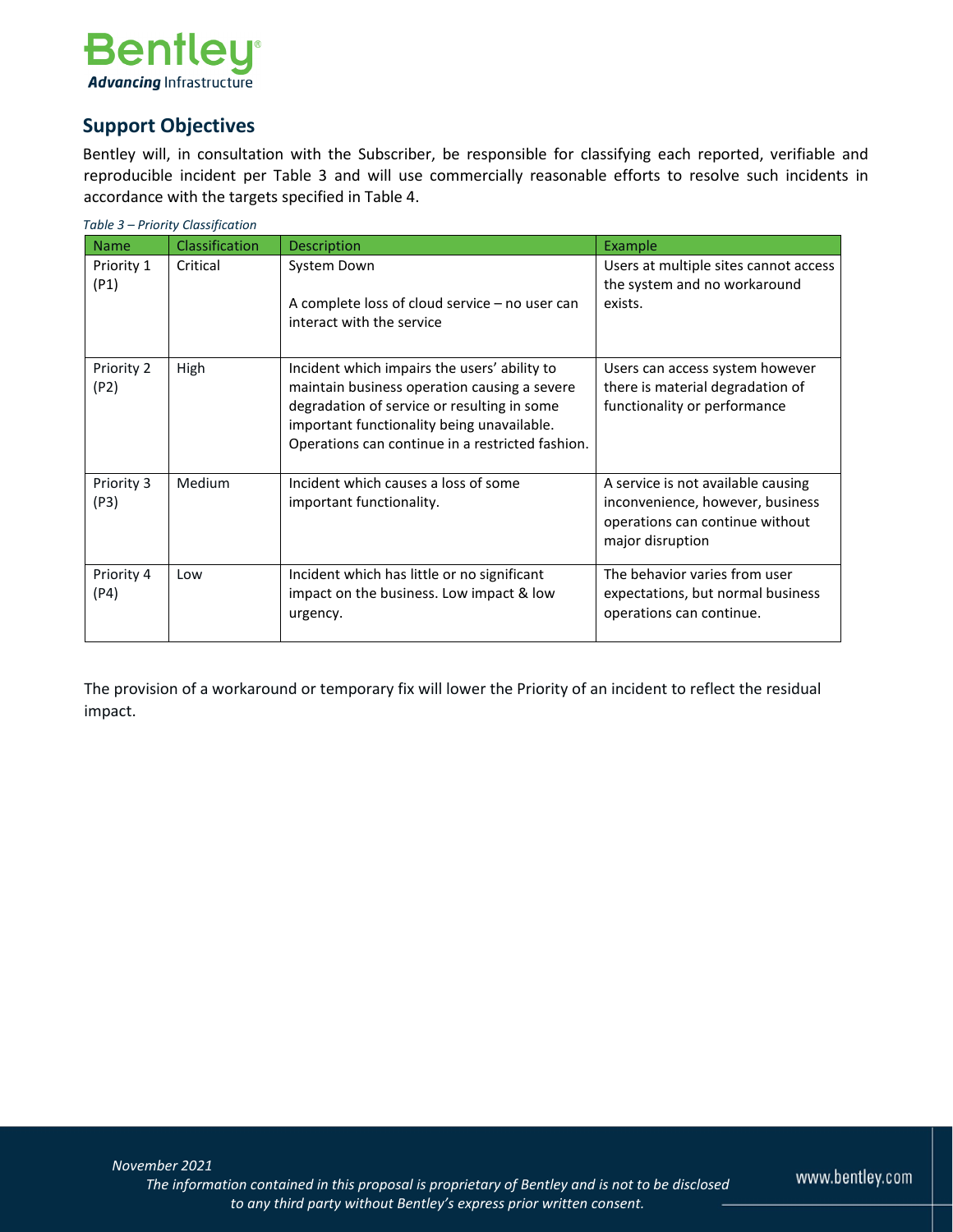

#### *Table 4 – Incident Response and Resolution Targets*

| Priority              | <b>Response Target</b> | <b>Resolution Target</b> | Update Interval |
|-----------------------|------------------------|--------------------------|-----------------|
| P1 - Critical         | 1 Hour                 | See below*               | 1 Hour          |
| P <sub>2</sub> - High | 2 Hours                | 1 Business Day           | 1 Business Day  |
| P3 - Medium           | 4 Hours                | 10 Business Days         | 5 Business Days |
| P4 - Low              | 8 Hours                | <b>Mutually Agreed</b>   | Mutually Agreed |

\*Critical incidents will be forwarded immediately and worked continuously by qualified team members until it is resolved, or an acceptable workaround is delivered to reduce the priority.

Response, Resolution and Update target levels are indicators and serve as benchmarks for the Bentley Support teams.

"Response Times" and Resolution Times" commence from the point in time accurate and complete information regarding the incident or interruption is correctly entered in Bentley's Incident Tracking system.

If the resolution of any P2, P3 or P4 issue requires an update, fix or patch to the relevant Bentley commercial software product resulting in a modification of standard COTS or customized code, then additional development, testing and release tasks will be required to ensure the quality of the product release. Bentley's support obligations in these instances, including response times, shall not be governed by this SLA, but rather the SELECT Program Agreement or other relevant governing agreement executed by Subscriber and Bentley shall apply.

"Business Day" for support of P2 though P4 incidents is defined as Monday through Friday inclusive excepting Public Holidays in the location where support is provided.

Bentley has designed the systems to meet the recovery time and point objectives described in Table 5 and shall use commercially reasonable efforts meet them in the event of a system failure.

#### *Table 5 – System Disaster Recovery Objectives*

| <b>Recovery Time Objective (RTO)</b> | <b>Recovery Point Objective (RPO)</b> |  |
|--------------------------------------|---------------------------------------|--|
| 8 Hours                              | 1 Hour                                |  |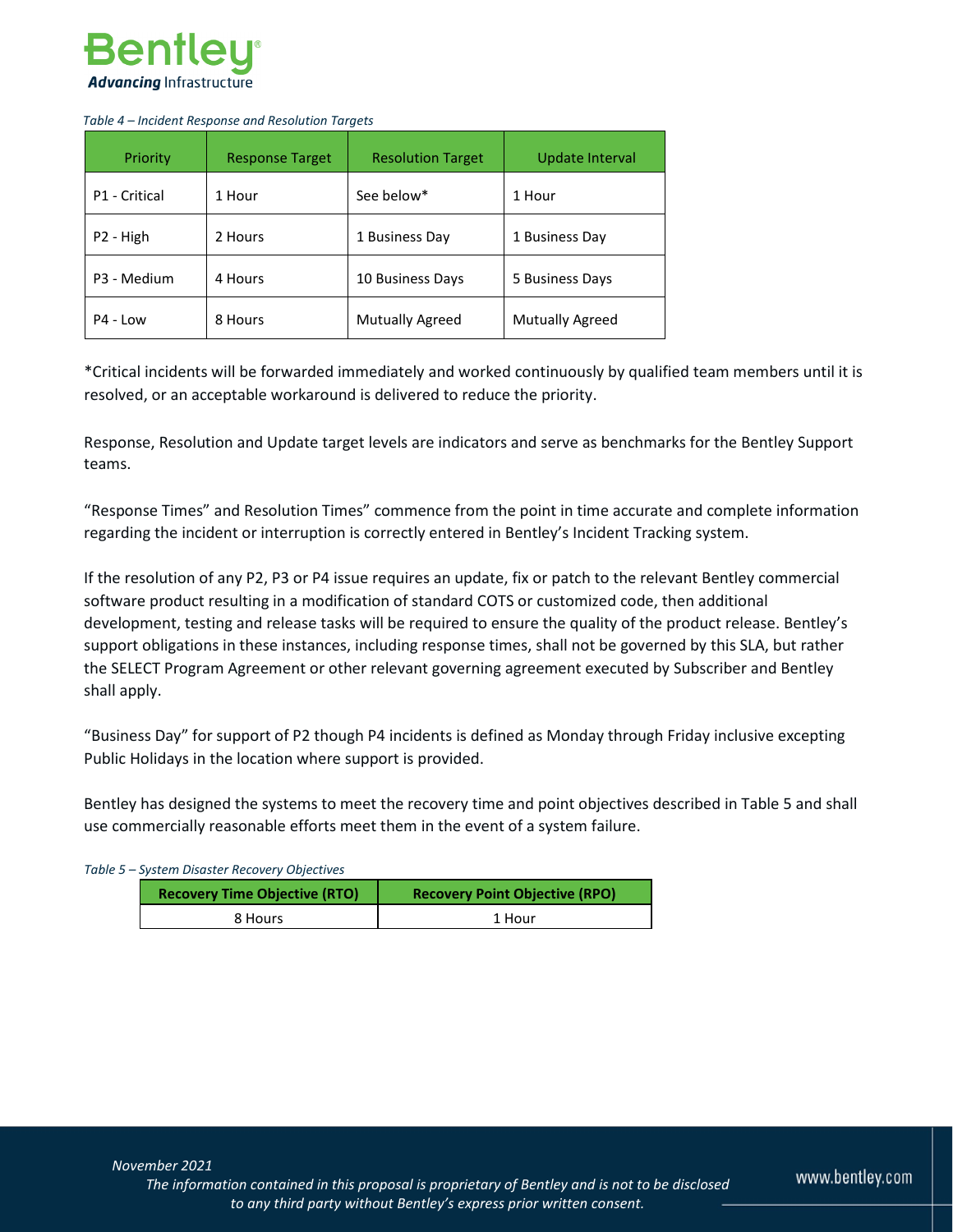

### **Limitations**

This SLA and any applicable Service Levels do not apply to any performance or availability issues:

- 1. Due to factors outside our reasonable control (for example, natural disaster, war, acts of terrorism, riots, government action, or a network or device failure external to our data centers, including at Subscriber's site or between Subscriber's site and Bentley's data center);
- 2. That result from the use of services, hardware, or software provided by Subscriber, including, but not limited to, issues resulting from inadequate bandwidth or related to third-party software or services;
- 3. Caused by Subscriber's use of a Service after instruction from Bentley to modify use of the Service;
- 4. During or with respect to preview, pre-release, beta or trial versions of a Service, feature or software (as determined by Bentley);
- 5. That result from Subscriber's unauthorized action or lack of action when required, or from Subscriber's employees, agents, contractors, or vendors, or anyone gaining access to Bentley network by means of Subscriber's passwords or equipment, or otherwise resulting from Subscriber's failure to follow appropriate security practices;
- 6. That result from faulty input, instructions, or arguments (for example, requests to access files that do not exist);
- 7. That result from use of sandbox, proof of concept, development, QA, or other non-production systems unless explicitly included by Bentley Systems.

# **Service Termination and Subscriber's Data**

Upon termination of the Service, Bentley will deactivate any remaining Subscriber accounts and upon written request provide an export of Subscriber's data in a standard, generally accepted electronic form within ten (10) business days, and places no restrictions on its use by the Subscriber. Unless otherwise requested, Bentley will delete all copies of Subscriber's data from its servers within two (2) weeks of being notified that the Subscriber has successfully read the files, or within four (4) weeks of the data being provided if no confirmation or associated Service Request is received.

*Note: it may take up to an additional 30 days for back-ups of that data to expire.* 

www.bentley.com